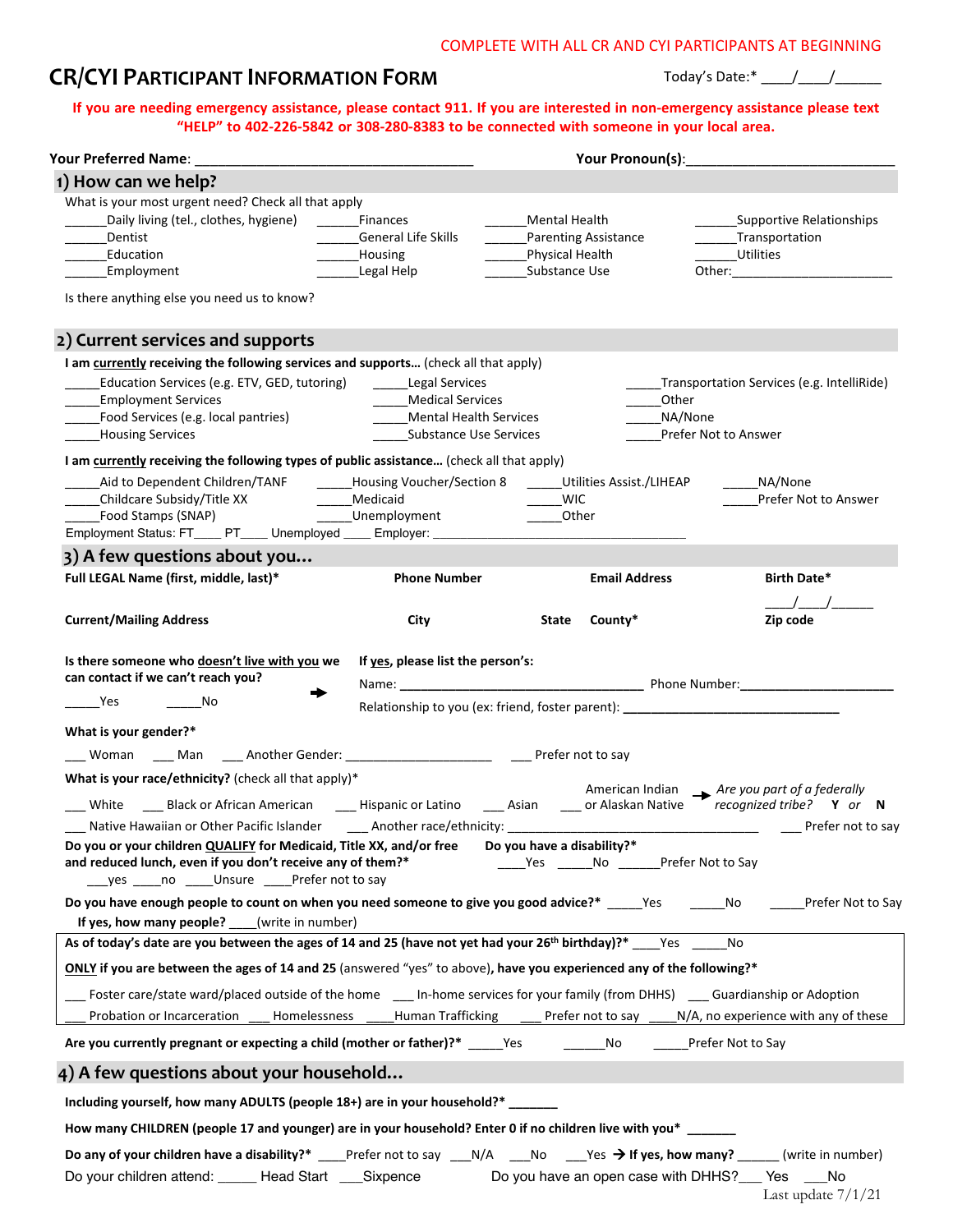#### COMPLETE WITH ALL CR AND CYI PARTICIPANTS AT BEGINNING

## **5) Authorization to Share Your Information for Evaluation (Consent)\***

I agree to have my information shared for the evaluation. \_\_\_\_\_\_\_ YES \_\_\_\_\_\_\_\_\_\_ NO

As part of the evaluation of Community Response and the Connected Youth Initiative, your data will be shared with Nebraska Children and their evaluators from Munroe-Meyer Institute. Your name will not be included in any of the information that is provided to the evaluation team. All data is summarized as a group. You can choose not to participate in the evaluation. If you have questions please call Dr. Amanda Prokasky at 402-552-6865

| If you marked YES above, complete the following section                              |                                                |                               |  |  |  |
|--------------------------------------------------------------------------------------|------------------------------------------------|-------------------------------|--|--|--|
| Name of participant                                                                  | <b>Participant Signature Date</b>              |                               |  |  |  |
| <b>Participant Signature</b>                                                         |                                                |                               |  |  |  |
| Required if young person is 18 or younger –<br>Signature of parent or legal guardian | <b>Parent or Legal Guardian Signature Date</b> |                               |  |  |  |
| Next Section to be completed by staff witness                                        |                                                |                               |  |  |  |
| <b>Witness Signature</b>                                                             | <b>Staff position of witness</b>               | <b>Witness Signature Date</b> |  |  |  |

| 6) Information to be completed by the referral agency and/or Central Navigator                              |                                   |  |  |  |
|-------------------------------------------------------------------------------------------------------------|-----------------------------------|--|--|--|
| Step 1: Referral agency- please fill in the following before submitting this form to the Central Navigator: |                                   |  |  |  |
| <b>Referral Agency Name</b>                                                                                 | <b>Referral Staff Member Name</b> |  |  |  |
| <b>Contact Phone Number</b>                                                                                 | <b>Contact Email Address</b>      |  |  |  |
| Step 2: Central Navigator - Assign a participant ID number to this participant                              |                                   |  |  |  |

- Has this participant referred into central navigation before? If not, assign them a participant ID number. This is the first two letters of the participant's first name, first two letters of last name, two digit month of birth, two digit day of birth (ex: Sally Jones DOB 10/16/80 would be SAJO1016)
- IF A RECORD ALREADY EXISTS FOR THIS PARTICIPANT, USE THEIR EXISTING PARTICIPANT ID NUMBER.
- Participant's ID Number: